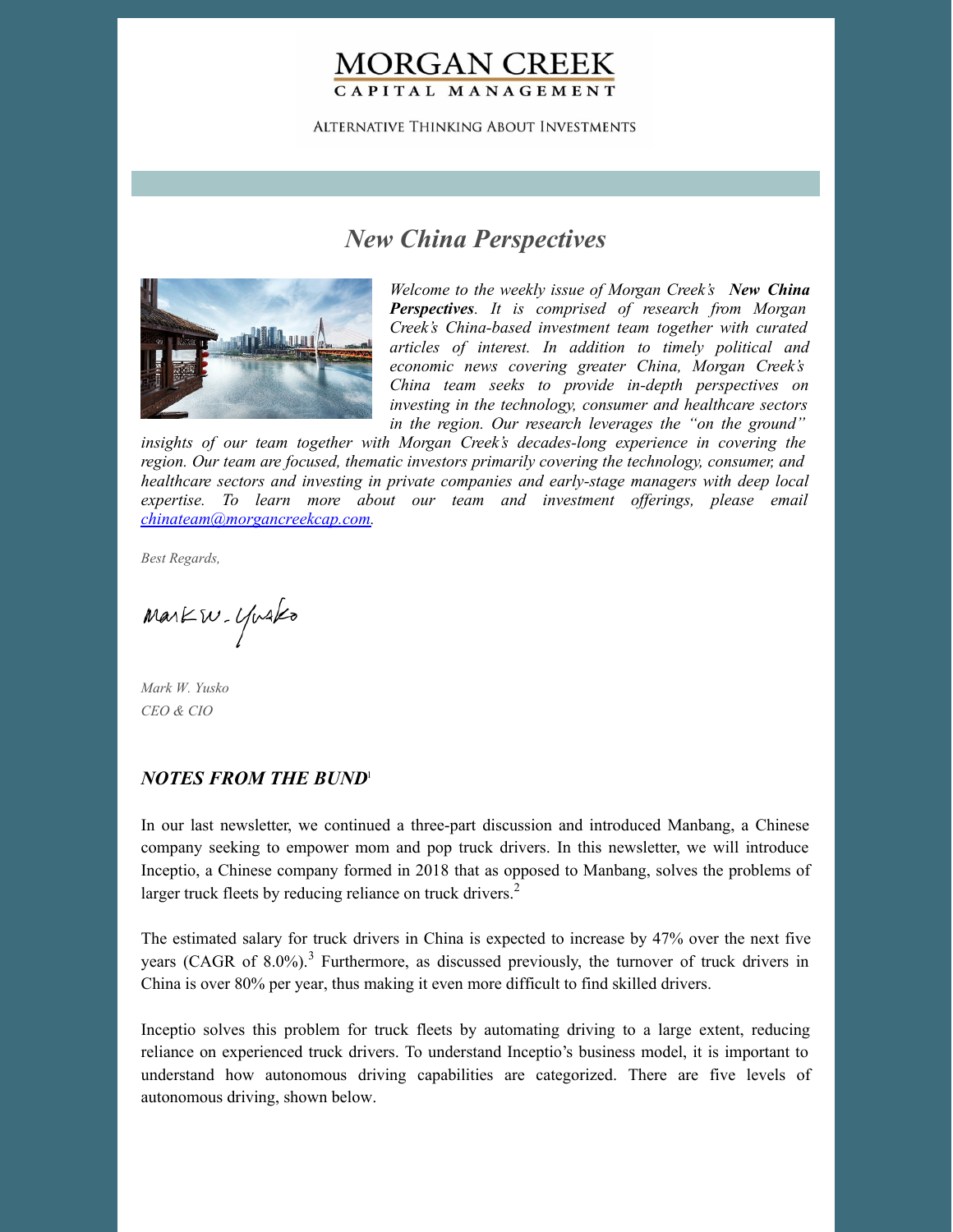

Source(s): China Business Industry Research Institute, Qianzhan, China Merchants Securities, China Automobile Dealers Association, Deloitte Research, Company Presentation Note(s): 1. Data as of 12/31/2020 USD Billion

#### *Figure 1: Levels of autonomous driving 4*

Autonomous driving, as it is widely understood, starts from level 3 where it allows vehicles to drive on predefined routes with less attention required from the driver as compared to auto driving. Level 4 means that a system is able to perform all tasks but a driver may be needed for some activities. Inceptio is currently mass-producing level 3 autonomous driving trucks and has begun road testing its level 4 trucks.

Inceptio level 3 technology is expected to provide overall cost savings of 19% (figure 11) from a non-autonomous truck. These cost savings come from two sources - reduced wage bill due to the need to have only one truck driver (as opposed to two for long routes) whose workload is reduced by 90%, increased fuel efficiency due to artificial intelligence reducing fuel wastage. Inceptio's autonomous trucks are only 10% more expensive than non-autonomous trucks and thus there is a direct net savings for fleets who utilize Inceptio's L3 trucks.



*Figure 2: Cost savings due to level 3 technology 5*

More importantly, fleets who utilize Inceptio trucks can run their business while managing a smaller trucker pool of less experienced truckers. This will allow them to scale their business and better achieve economies of scale. Inceptio has amassed many large customers and most recently raised over \$270 million in Series B funding rounds giving it sufficient funds to begin commercializing its L3 trucks this year.

#### **[Click](https://www.morgancreekcap.com/market-commentary/#investment-process) here to see back issues of New China Perspectives**

### *CHINA NEWS SPOTLIGHT*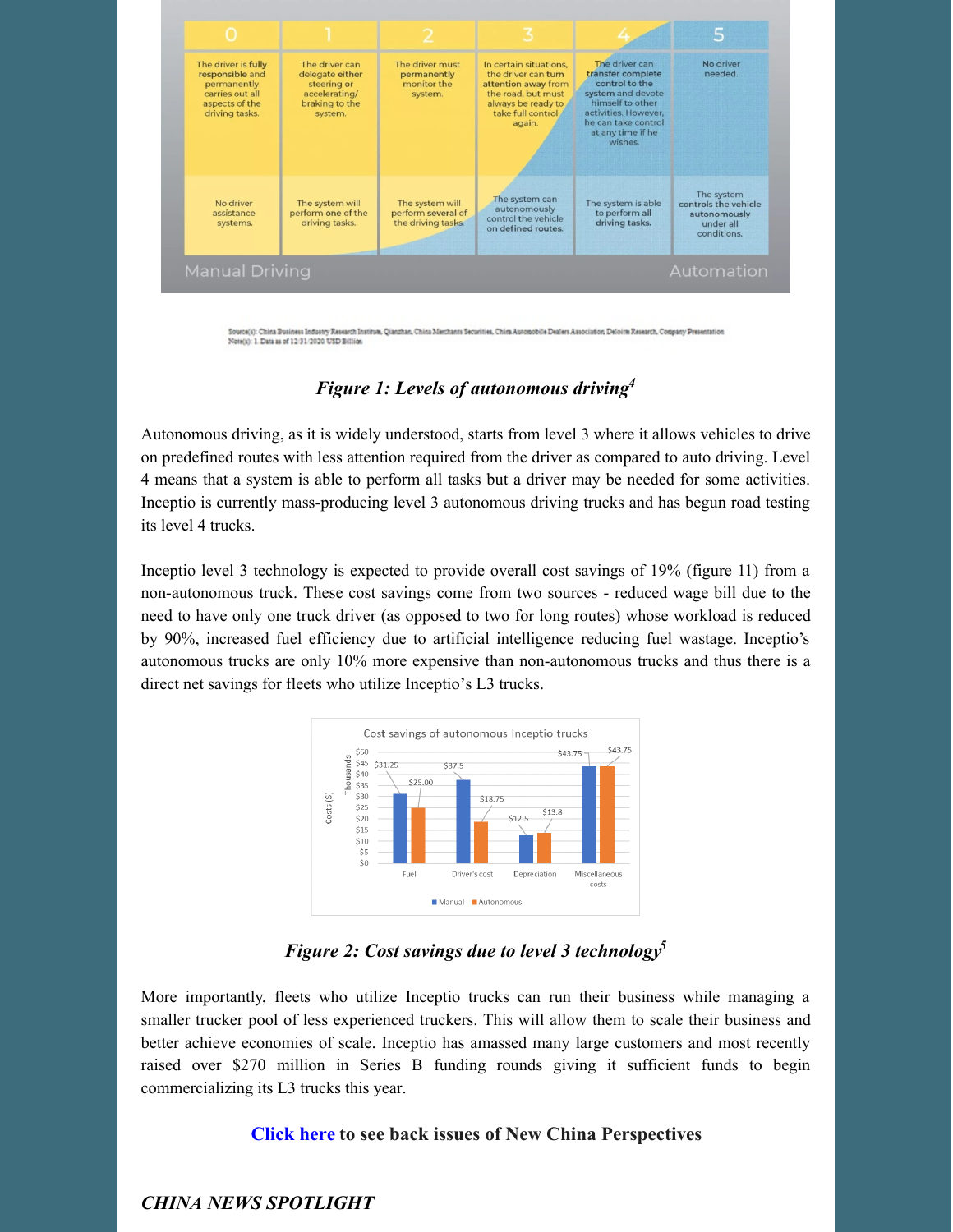**China promotes coal in setback for efforts to cut emissions:** China is promoting coal-fired power as the ruling Communist Party tries to revive a sluggish economy, prompting warnings Beijing is setting back efforts to cut [climate-changing](https://www.npr.org/2022/04/25/1094586702/china-promotes-coal-in-setback-for-efforts-to-cut-emissions) carbon emissions from the biggest global source. *Read more.*

**China unveils long-awaited Pillar 3 pension framework:** A major piece of China's pension puzzle fell into place last week with Beijing's long-awaited announcement of a framework for the country's fledgling private pension third pillar. *Read [more.](https://www.pionline.com/pension-funds/china-unveils-long-awaited-pillar-3-private-pension-framework)*

**How the U.S. Is Moving Closer to Delisting Chinese Firms:** Some big-name Chinese stocks including Alibaba Group Holding Ltd. and Baidu Inc. face the prospect of getting kicked off the New York Stock Exchange and Nasdaq if they refuse to let U.S. regulators see their financial audits. *Read [more.](https://www.washingtonpost.com/business/how-the-us-is-moving-closer-to-delisting-chinese-firms/2022/04/29/82db7596-c776-11ec-8cff-33b059f4c1b7_story.html)*

**Logistics Platform GOGOX to Go Public in Hong Kong:** On April 24, Chinese logistics platform GOGOX submitted an application for a public listing on the Hong Kong Stock Exchange (HKEx). *Read [more.](https://pandaily.com/logistics-platform-gogox-to-go-public-in-hong-kong/)*

**NetEase's Cloud Music sues Tencent Music, claims unfair competition:** NetEase's Cloud Music unit has sued Tencent Music Entertainment (TME) (TME.N), accusing it of unfair competition and plagiarizing its app design, the company said on Wednesday. *Read [more.](https://www.reuters.com/technology/neteases-cloud-music-sues-tencent-music-alleged-unfair-competition-2022-04-27/)*

**China to end regulatory storm over Big Tech and give sector bigger role in boosting slowing economy, sources say:** China is scheduled to have a symposium with the country's Big Tech firms on the heels of the Politburo meeting on Friday, raising hopes that Beijing will stop its sweeping regulatory clampdown on the tech sector and give internet platforms larger roles to help prop up the ailing economy, according to two sources briefed on the situation. *Read [more.](https://www.scmp.com/tech/big-tech/article/3175971/china-end-regulatory-storm-over-big-tech-and-give-sector-bigger-role)*

**Biocytogen Enters into Antibody Agreement with Merck:** Biocytogen Pharmaceuticals (Beijing) Co., Ltd. (Biocytogen) announced that it has entered into an evaluation and option agreement with Merck to grant them a sole license to evaluate Biocytogen's proprietary antibodies against at least three distinct targets with an option to acquire some of the assets at a later date for therapeutic product development for all uses worldwide. *Read [more.](https://www.biopharmadive.com/press-release/20220428-biocytogen-enters-into-antibody-agreement-with-merck/)*

**IONOVA Announces Clinical Trial Collaboration with MSD to Evaluate INV-1120 in Combination with KEYTRUDA® (pembrolizumab) in Patients with Advanced Solid Tumors:** Shenzhen IONOVA Life Science Co., Ltd. announces today it has entered into a clinical trial collaboration agreement with MSD (Merck & Co., Inc., Kenilworth, NJ., USA) to evaluate clinical benefits of INV-1120, IONOVA's EP4 antagonist, in combination with MSD's anti-PD-1 therapy, KEYTRUDA® (pembrolizumab) for cancer treatment. *Read [more.](https://www.biospace.com/article/releases/ionova-announces-clinical-trial-collaboration-with-msd-to-evaluate-inv-1120-in-combination-with-keytruda-pembrolizumab-in-patients-with-advanced-solid-tumors/)*

#### **Important Disclosures**

The above information reflects opinions of Morgan Creek Capital Management, LLC ("Morgan Creek") as of the date it is written and, as such, all such opinions are subject to change. No representation or warranty, express or implied, is given by Morgan Creek as to the accuracy of such opinions and no

<sup>&</sup>lt;sup>1</sup>The Bund is a historic waterfront area in central Shanghai, where Morgan Creek's office is located. From the 1860s to the 1930s, it was the rich and powerful center of the foreign establishment in Shanghai, operating as a legally protected treaty port. The picture above is part of the historical waterfront. 2 The average truck driver earns around CNY 8900 per month.

<sup>3</sup> https://www.salaryexpert.com/salary/job/heavy-truck-driver/china

<sup>4</sup> https://www.blickfeld.com/blog/levels-of-autonomous-driving/

<sup>5</sup> https://www.youtube.com/watch?v=ruwYPaAIi\_I